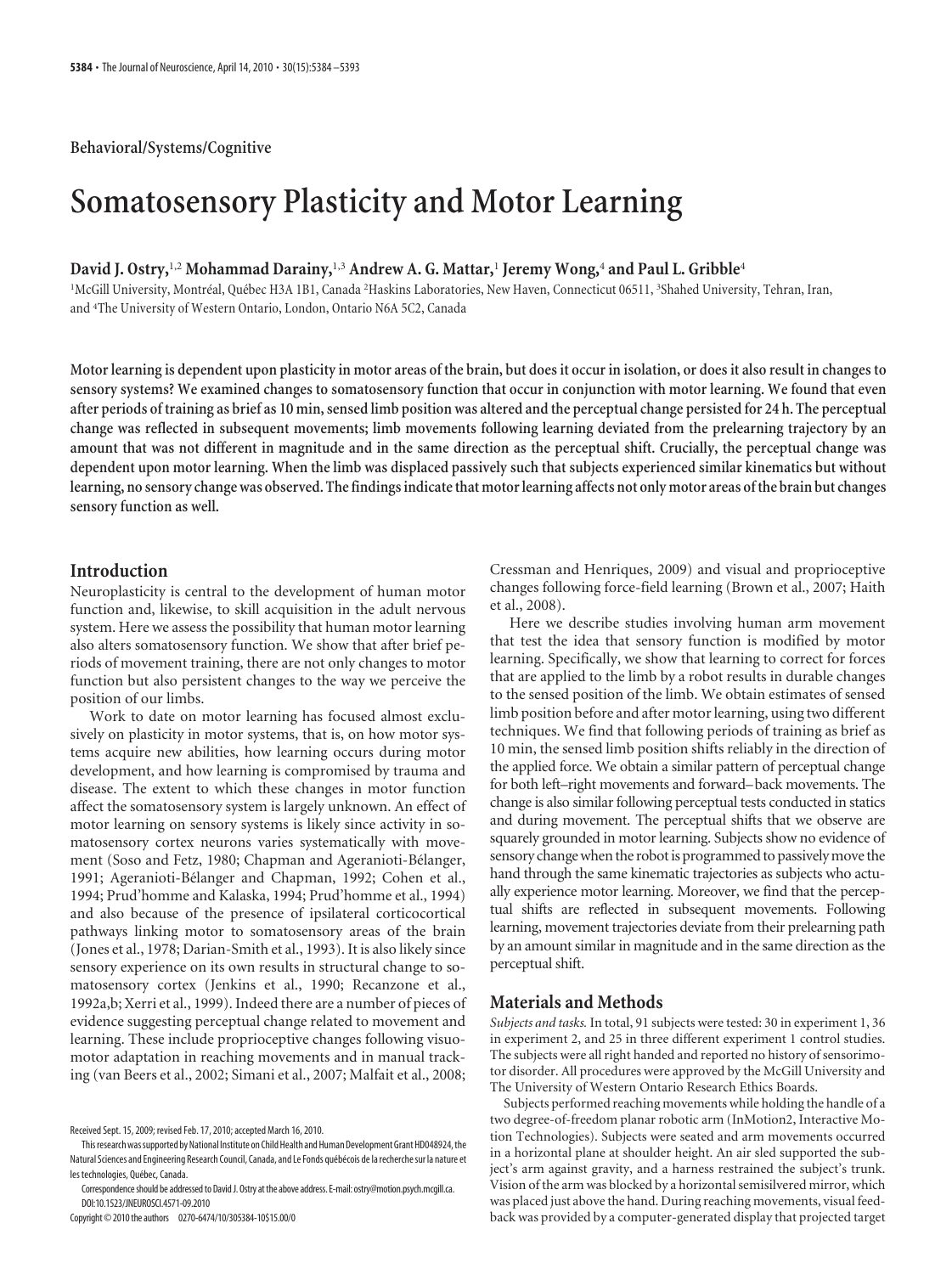

Figure 1. Force-field learning and the perception of limb position. *A*, Subjects adapt to mechanical loads that displace the limb to the right or the left in proportion to hand velocity. Perceptual tests (gray) that estimate sensed limb position are interleaved with force-field training. Average movement curvature ( $\pm$ SE) is shown for null-field, force-field, and aftereffect phases of the experiment. *B*. The perceptual boundary between left and right is estimated using an iterative procedure known as PEST. The limb is displaced laterally by a computer-generated force channel, and subjects are required to indicate whether the limb has been deflected to the right. Examples are shown of individual PEST runs starting from left and right, respectively. The sequence beginning to the right is color coded to indicate the sequence of trials. C, A sequence of six PEST runs (starting from the top) with the lateral position of the hand shown on the horizontal axis and the PEST trial number on the vertical. The colored sequence of positions shown at the top is the same as that shown on the right side of *B*. PEST runs alternately start from the right and the left and result in similar estimates of the perceptual boundary. Note that the horizontal axis highlights lateral hand positions between 0 and 10 mm.

positions and a cursor representing hand position on the mirror. This resulted in a visual image that appeared in the same plane as the hand. Hand position during the experiment was measured using 16-digit optical encoders (Gurley Precision Instruments) located in the robot arm. A force-torque sensor (ATI Industrial Automation) mounted below the robot handle measured forces applied by the subject.

*Experiment 1.* Subjects were tested on 2 separate days. The first day was used only to familiarize subjects with the experimental procedures, and the data were not included in our analyses. The first day of the experiment was divided into two parts. In the first part, subjects were trained to make straight reaching movements to a visual target in the absence of load. In the second phase, subjects' perception of limb position was estimated using an iterative algorithm known as parameter estimation by sequential testing (PEST) (Taylor and Creelman, 1967), which is described below.

The second day involved the experimental manipulation. It was divided into several parts in which tests of sensed limb position were interleaved with different phases of a standard dynamics-learning task (Fig. 1*A*). Day 2 began with an initial baseline estimate of sensed limb position. Subjects then made 150 movements during which the robot applied no force to the hand (null condition). Immediately following null-field training, a second baseline estimate of sensed limb position was obtained. Subjects then began the training phase, during which they made 150 movements in a velocity-dependent force field. An estimate of the sensed limb position was obtained immediately after force-field learning. Subjects then made 50 movements in a null field, to measure aftereffects and to wash out the kinematic effects of learning. After these aftereffect trials, a final estimate of the sensed limb position was obtained. The design thus yielded two baseline estimates of sensed limb position, one estimate immediately after force-field learning and one following aftereffect trials.

In the dynamics-learning task, subjects made reaching movements to a single visual target. Two white circles, 1.5 cm in diameter, marked the movement start and end points. The start point was situated in the center of the workspace,  $\sim$  25 cm from the subject's chest along the body midline. The target was located 20 cm in front of the start position in the sagittal plane. A yellow circle, 0.75 cm in diameter, provided the subject with feedback on the hand's current position. Subjects were instructed to make reaching movements in  $1000 \pm 50$  ms. Subjects were also asked to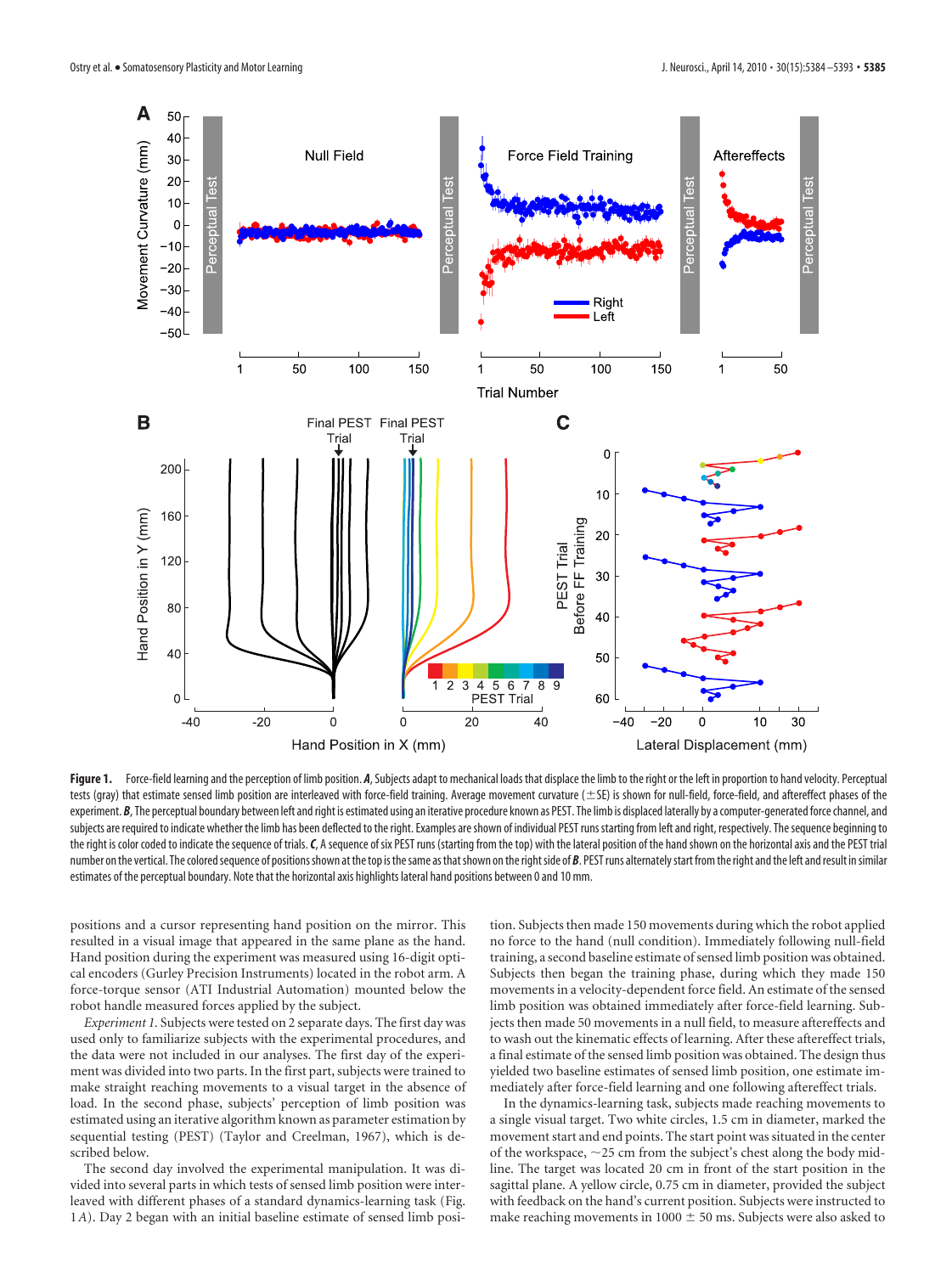move as straight as possible. Visual feedback of movement speed was provided at the end of each movement. The feedback was used to help subjects achieve the desired movement duration, but no trials were removed from analysis if subjects failed to comply with the speed requirement. At the end of each trial, the robot returned the subject's hand to the start position. An interval ranging from 500 to 1000 ms, chosen randomly, was included between trials.

In the force-field-learning phase, subjects were randomly divided in two groups. For one group, the robot applied a clockwise load to the hand that primarily acted to deflect the limb to the right. The second group was trained in a counterclockwise force field that deflected the limb primarily to the left. The force field was applied to the hand according to the following equation:

$$
\begin{bmatrix} f_x \\ f_y \end{bmatrix} = D \begin{bmatrix} 0 & 18 \\ -18 & 0 \end{bmatrix} \begin{bmatrix} v_x \\ v_y \end{bmatrix}, \tag{1}
$$

where *x* and *y* are the lateral and sagittal directions,  $f_x$  and  $f_y$  are the commanded force to the robot in newtons,  $v_x$  and  $v_y$  are hand velocities in Cartesian coordinates in meters per second, and *D* defines the direction of the force field. For the clockwise force field, *D* was 1; for the counterclockwise condition,  $D$  was  $-1$ .

Estimates of sensed limb position were obtained in separate experimental blocks by asking subjects to reach to the same visual target as in the motor-learning phase of the experiment. When the subject's hand was 0.5 cm beyond the start point, all visual feedback (the target location and the yellow dot representing the subject's hand location) was removed. The robot applied a force channel throughout the movement that determined the lateral position of the hand. The parameters of the force channel were similar to those used in Scheidt et al. (2000). The equation for the force channel was  $f_x = 3000\delta_x - 90v_x$ , where  $f_x$  is the force applied by the robot in newtons,  $\delta_{\nu}$  is the difference in meters between the current lateral position of the hand and the center of the channel, and  $v_r$  is the lateral velocity of the hand in meters per second. Stiffness is in newtons per meter, and viscosity is in newton-seconds per meter. No force was applied in the *y* direction. The force channel was programmed to be straight for the initial 1.5 cm of the outward movement. At 1.5 cm, the force channel was programmed to shift laterally over 300 ms and remain at the newlateral position until the end of themovement. The change in the lateral position occurred according to a minimum jerk profile. Subjects were instructed not to oppose the lateral deflections and to continue the outward movement until a virtual soft wall at 20 cm indicated the end of movement. When subjects reached the haptic target, they were asked to maintain the position of the limb. At this point, subjects answered the question "Was your hand pushed to the right?" Subjects had been briefed previously that if they felt the hand had been deflected to the right they should respond yes, and otherwise they should respond no. Following a response, the limb was returned to the start location by the robot.

The PEST procedure (Taylor and Creelman, 1967) was used to manipulate the magnitude of the lateral deviation of the hand for purposes of estimating the perceptual boundary between left and right. PEST is an efficient algorithm for the estimation of psychophysical thresholds. Each PEST run begins with a suprathreshold displacement and, based on the subject's response, progressively decreases the displacement until a threshold displacement is reached. Based on a pilot study, we used 3 cm as an initial lateral deviation, which all subjects could correctly identify. On the next trial, the deviation was reduced by 1 cm, and this was repeated until the subject detected a change in the direction of lateral deviation. At this point, the step size was reduced by half, and the next displacement was in the opposite direction. The algorithm terminated whenever the upcoming step size fell below 1 mm.

Each block of perceptual tests had six PEST runs that yielded six separate estimates of the right–left boundary. Three of the six PEST runs started from the right (3 cm to the right as a first lateral displacement and  $-1$  cm as the first step size), and three runs started from left (3 cm to the left and 1 cm as the first step size). Figure 1*B* shows two sets of PEST runs for one representative subject, one starting from left and the other starting from the right.

The data from all six PEST runs in each phase of the experiment were used to estimate the perceptual boundary between left and right. The entire set of measured lateral deviations and associated binary responses were fitted on a per-subject basis with a logistic function that gave the probability of responding "yes, the hand was deviated to the right" as a function of the lateral position of the hand. We used a least-squared error criterion (glmfit in Matlab) to obtain the fit. The 50% point of the fitted function was taken as the perceptual boundary and used for purposes of statistical analysis. Measures of the perceptual boundary, based on the lateral position of the hand in the final trial of each PEST sequence, gave results similar to those derived from the fitted psychometric functions.

We verified that the force channel produced the desired displacements by comparing the difference between the actual and commanded positions of the limb. We focused on the largest commanded displacement, the 3 cm deviation that occurs at the start of each PEST run. The absolute difference between actual and commanded displacements was 0.46, 0.42, 0.77, and 0.40 mm for the two sequences of PEST trials that occurred before learning and the sequences following force-field training and following aftereffect trials, respectively. These values are averaged over subjects, over PEST runs that began from the left and the right, and over force-field directions.

*Experiment 2.* Subjects were tested in a 1-h-long session. Each subject completed tests of sensed limb position, using the method of constant stimuli, before and after force-field learning. In the dynamics-learning phase of the study, subjects were asked to make side-to-side movements between two 2 cm targets. The targets were placed on a lateral axis 25 cm in front of the body and centered on the subject's midline. The total movement distance was 20 cm. A small filled circle 0.8 cm in diameter indicated the position of the subject's hand during the movement. The start of each trial was indicated visually by the appearance of the target circle. Subjects were instructed to make straight movements between targets in 600  $\pm$  100 ms. Visual feedback of movement speed was provided at the end of each trial. The feedback was not used to exclude any movements from analysis.

Subjects completed 400 movements in four experimental blocks. In the force-field-learning phase, subjects were assigned at random to one of two groups. One group trained with a load that pushed the hand outward during movement, away from the body. The other trained with a field that pushed the hand inward, toward the body. The force field was defined by the following equation:

$$
\begin{bmatrix} f_x \\ f_y \end{bmatrix} = D \begin{bmatrix} 0 & 0 \\ 17 & 0 \end{bmatrix} \begin{bmatrix} |v_x| \\ v_y \end{bmatrix}, \tag{2}
$$

where *x* and *y* are the lateral and sagittal directions,  $f_x$  and  $f_y$  are the commanded force to the robot in newtons,  $v_{\nu}$  and  $v_{\nu}$  are hand velocities in Cartesian coordinates in meters per second, and *D* defines the direction of the force field. For the outward force field, *D* was 1; for the inward condition,  $D$  was  $-1$ .

In perceptual tests, subjects were required to compare the felt position of their right hand with that of their left index finger. The subject's left index finger was fixed in position 0.5 cm to the left of the moving right hand. On each perceptual trial, the right hand was positioned by the robot at a location along the subject's midline in the sagittal plane. Subjects were instructed to indicate whether their right hand was closer or farther from their body relative to the left index finger. The hand was not moved directly between test locations, since information related to the sequence of hand positions might be used as a basis for their perceptual decision. Instead, for each successive hand position in the perceptual test, the robot moved the right hand first away and then back to the next test position in sequence. This distractor movement was used between all perceptual judgments. The movement away and back followed a bellshaped velocity profile, and was randomized in terms of the distance traveled (14  $\pm$  2 cm SD), duration (1000–1600 ms), and direction (away from or toward the body).

Perceptual judgments were collected for each subject before and after motor learning. Seven fixed locations on a sagittal axis were used for perceptual testing. The test points were all at the midpoint of the lateral movement axis and differed in their inward– outward position. Relative to the left index finger, which was held at 0.0 cm, the right hand was positioned at  $-3.0, -1.3, -0.7, 0.0, 0.7, 1.3,$  and 3.0 cm along the sagittal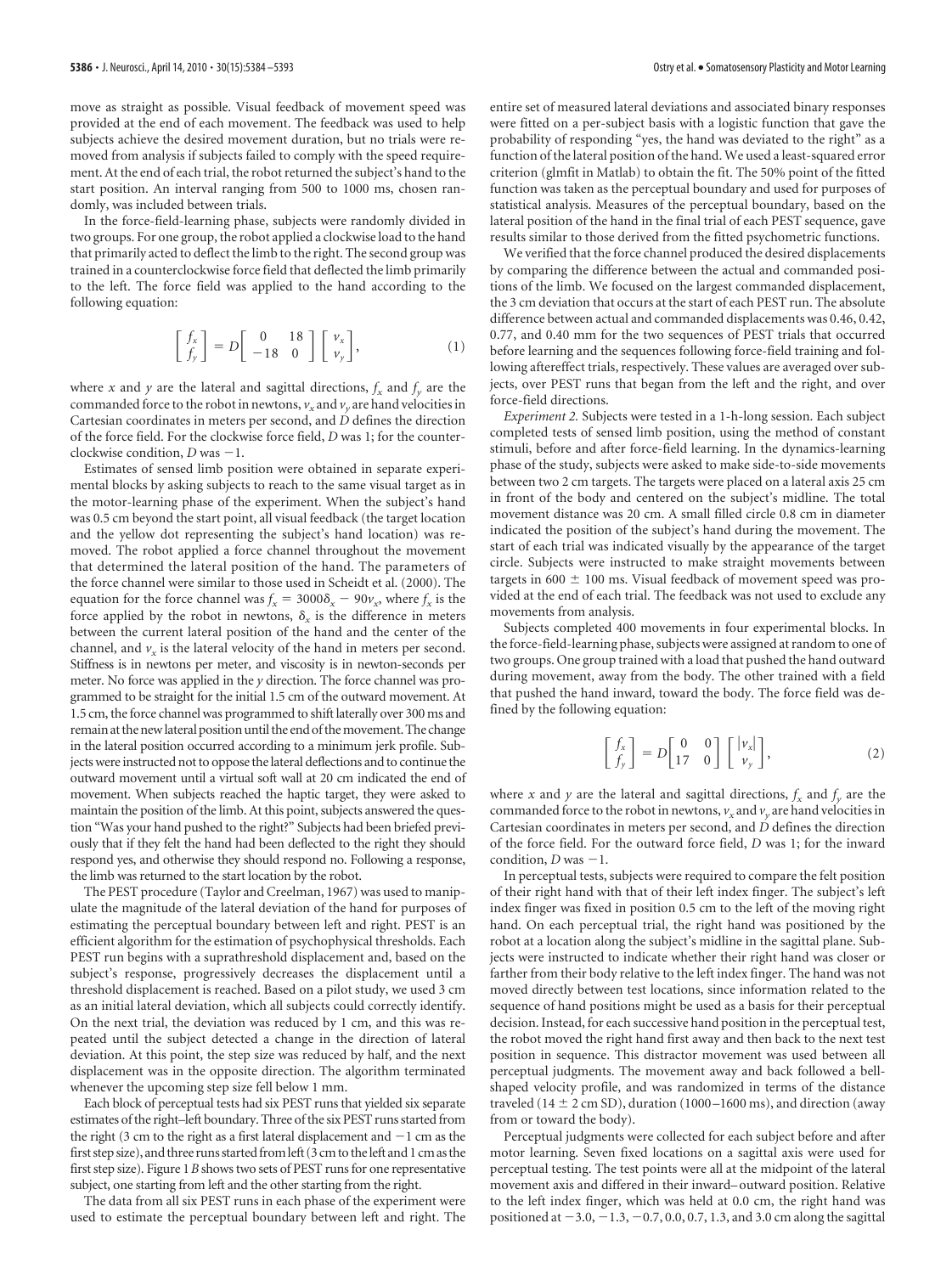axis. Each position was tested multiple times, 6, 12, 12, 14, 12, 12, and 6, respectively. The locations farthest from the midpoint were tested less often because subjects performed at almost 100% at these locations. The ordering of test locations was randomized. The direction of the distractor movement between judgments (outward or inward) was pseudorandomly ordered such that each position was approached from each of the two directions an equal number of times. As in experiment 1, the actual positions of the right limb (as measured by the encoders of the robot) and subjects' binary verbal responses were fit with a logistic function (glmfit in Matlab) for each subject separately to produce psychometric curves. The position on the curve at which the subject responded "close" and "far" with equal probability determined the perceptual boundary.

*Data analysis.* In experiment 1, hand position and the force applied to the robot handle were sampled at 400 Hz. In experiment 2, the sampling rate was 600 Hz. The recorded signals were low-pass filtered at 40 Hz using a zero phase lag Butterworth filter. Positional signals were numerically differentiated to produce the velocity estimates. The start and end of each trial was defined as the time that hand tangential velocity went above or fell below 5% of maximum velocity. The maximum perpendicular deviation of the hand (PD) from a straight line connecting movement start and end of movement was calculated on a trial-by-trial basis and served as a measure of motor learning.

To statistically quantify our data, our general approach was to use repeated-measures ANOVAs. When appropriate, the ANOVA included a between-subjects factor that specified the direction of the force field in which subjects were trained. ANOVAs were followed by Bonferronicorrected *post hoc* tests. We applied this ANOVA approach to the following analyses. To quantify motor learning in both experiments 1 and 2, we analyzed the change in PD between the first 10 and the last 10 movements made in the force field. To quantify perceptual shifts in experiment 1, we analyzed the change in perceptual boundary between the second baseline measurement and those that were subsequently obtained. The perceptual shift in experiment 2 was quantified as the difference between the prelearning and postlearning perceptual boundaries, and was evaluated using a one-way ANOVA. A repeated-measures ANOVA was used to show differences in the extent to which subjects showed aftereffects in the passive control experiment. Changes in movement kinematics following learning were quantified as the difference in movement curvature between the final 10 movements in the aftereffect phase and the final 50 null-field movements before motor learning. A repeated-measures ANOVA was used to compare the magnitude of the shift in kinematics with the shift in perceptual boundary following learning and after washout. ANOVA was used to determine how force production changed over the course of the experiment, and differed depending on the force-field direction. Lateral forces applied to channel walls were measured over the first 100 ms of the first movement in each sequence of perceptual testing.

We also performed analyses to determine whether motor learning led to a change in perceptual acuity. For these analyses, we quantified acuity on a per-subject basis using the distance between the 25th and 75th percentiles of the fitted psychometric function. For both experiments 1 and 2, we used ANOVA to assess changes between prelearning and postlearning acuity for the different force-field directions.

#### **Results**

We used two different techniques in two different laboratories to assess sensory change associated with motor learning. In experiment 1, we assessed the sensed position of the limb in the absence of visual feedback by having subjects indicate whether the robot deflected straight ahead movements to the left or the right. Experiment 2 used an interlimb matching procedure also in the absence of visual feedback to obtain estimates of the sensed limb position. In both cases, sensed limb position was assessed before and after subjects learned to reach to targets in the presence of a force field that displaced the limb laterally in proportion to movement velocity. Experiment 1 involved outward movements along the body midline. Experiment 2 tested lateral movements. We varied the measurement technique and the movement direction to assess the generality of the observed perceptual changes.

Figure 1*A* shows the experimental sequence for the study in which we obtained estimates of sensed limb position during movement. We interleaved blocks of trials in which we estimated limb position (shown in gray) with blocks of trials in a standard force-field-learning procedure.We also assessed whether the perceptual change persisted after the effects of motor learning were eliminated using washout trials.

Estimates of limb position were obtained in the absence of visual feedback using an iterative procedure known as PEST (Taylor and Creelman, 1967), where on each movement the limb was displaced laterally using a force channel (Scheidt et al., 2000) (Fig. 1*B*). At the end of each movement, the subject gave a binary response that indicated whether the limb had been deflected to the left or the right. The magnitude of the deflection was adaptively modified based on the subject's response to estimate the sensed boundary between left and right (Taylor and Creelman, 1967). Figure 1*B* shows PEST runs for a representative subject before force-field learning. The left panel gives trials in which the testing sequence began with a deflection to the left. The right panel shows a sequence for the same subject that started from the right. Figure 1*C* shows a sequence of six PEST runs. Each run converges on a threshold for the perceived left–right boundary that remains stable across successive estimates.

In the motor-learning phase of the study, subjects were trained to make movements in a clockwise or a counterclockwise force field, whose main action was to push the hand to the right (blue) or the left (red) during movement. Performance over the course of learning was quantified by computing the maximum PD from a line joining movement start and end. Values for PD in each phase of the experiment are shown in Figure 1*A*, averaged over subjects. It can be seen that movements are straight under null conditions. They are deflected laterally with introduction of load and reach asymptotic levels at the end of training that approach null-field levels. A repeated-measures ANOVA found that the reduction in curvature was reliable for both directions of force ( $p < 0.001$  in each case). Curvature in aftereffect trials is opposite to that observed early in learning and reflects the adjustments to motor commands needed to produce straight movements in the presence of load. Curvature at the end of the washout trials differs from that under null conditions; movements remain curved in a direction opposite to that of the applied force.

Perceptual performance was quantified for each subject separately by fitting a logistic function to the set of lateral limb positions and associated binary responses that were obtained over six successive PEST runs in each phase of the experiment. For example, the entire sequence in Figure 1*C* would lead to a single psychometric function relating limb position to the perceptual response. Figure 2*A* shows binned response probabilities, averaged across subjects, and, for visualization purposes, psychometric functions fit to the means for the rightward and leftward force fields. Separate curves are shown for estimates obtained before and after force-field learning. It can be seen that following learning, the psychometric function and hence the perceptual boundary between left and right shifts in a direction opposite to the applied load. Thus, if the force field acts to the right (Fig. 2*A*, right), the probability of responding right increases following learning. This means that the hand feels farther to the right than it did before learning.

Figure 2*B* quantifies perceptual performance at various stages of learning. The dependent measure for these analyses is the 50% point on the psychometric function that was obtained by fitting the curve to the set of binary responses. This is the limb position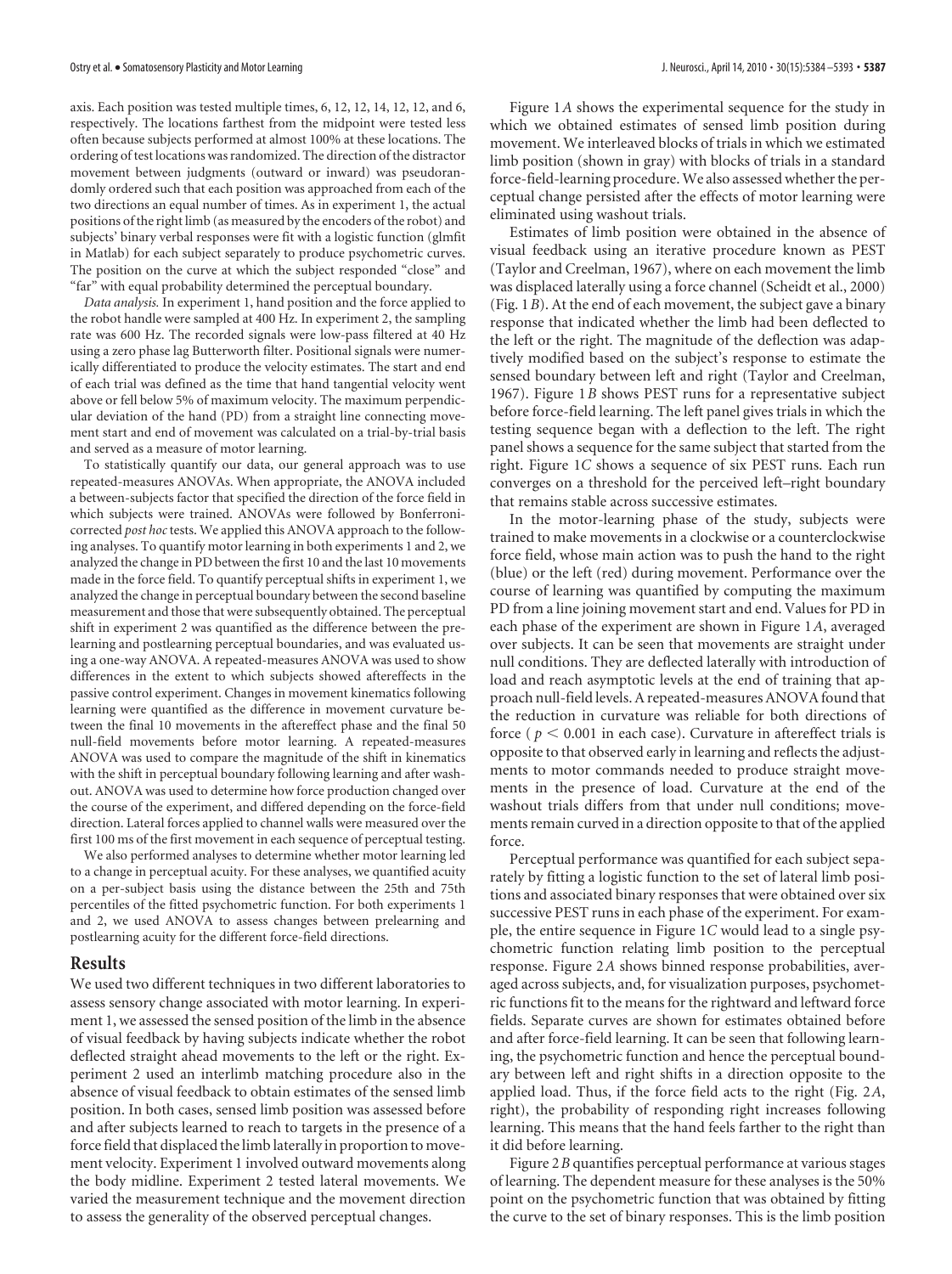associated with the perceived left–right boundary, that is, the position on the lateral axis at which the subject responds left and right with equal probability. Figure 2*B* shows mean values for this perceptual measure over the course of the experiment. Perceptual estimates are seen to be similar for the two prelearning measures (labeled baseline 1 and baseline 2). The sensed position of the limb shifts following force-field training, and the changes persist following aftereffect trials.

We evaluated changes in sensed limb position as a consequence of learning by computing the perceptual shift on a persubject basis (Fig. 2*C*). We computed the shift in the perceptual boundary as a difference between the final null condition estimate and the estimate following training. We computed the persistence of the shift as the difference between the final null condition measure and the estimate following aftereffect trials. A repeatedmeasures ANOVA found that immediately after force-field learning, there was a shift in the sensed position of the limb that was reliably different from zero ( $p < 0.01$ ). The shift decreased  $(F_{(1,28)} = 5.063, p < 0.05)$  following washout but remained different from zero ( $p < 0.05$ ). The magnitude of the shift was the same in both directions  $(F_{(1,28)} = 0.947, p > 0.3)$ . Thus forcefield learning is associated with changes in the sensed position of the limb that persist even after washout trials.

To examine the persistence of the perceptual change, we tested 15 new subjects in a procedure that was identical to the main experiment with the addition of another perceptual test 24 h after motor learning. As in the previous analyses, we calculated the perceptual shift as the difference between the final baseline esti-

mate and each of the estimates following training (Fig. 2*C*). A repeated-measures ANOVA found that the force field resulted in a reliable shift in the perceptual boundary that was similar for the three time points ( $F_{(2,28)} = 0.298$ ,  $p > 0.7$ ). Moreover, at each of the time points, the mean shift was reliably different from zero ( $p < 0.05$  in each case). Thus, brief periods of force-field learning result in shifts in the perceptual boundary that persist for 24 h.

We quantified the magnitude of the perceptual change in relation to the extent of learning. For this analysis, we took measures of perceptual change from the data shown in Figure 2*C*. We obtained estimates of the magnitude of learning by measuring lateral deviation on aftereffect trials following training. We used both maximum PD and the average perpendicular distance for each movement as measures of learning. Averaged over subjects and force-field directions, we found that the perceptual shift was 33% as large as the extent of learning based on average PD for the first three aftereffect trials, and 11% as large as the extent of learning using maximum PD on these same trials.

In a control analysis, we assessed the possibility that the estimated perceptual shift might differ depending on whether testing began from the right or the left. For purposes of this analysis, we computed estimates of the perceptual shift separately for PEST runs that began from the left and the right using the final position change persists following aftereffect trials.*C*, The perceptual shift depends on the direction of the force field (left vs right). The change in the perceptual boundary persists for at least 24 h (24 h Left). A perceptualshift is not observed when the robot passively moves the hand through the same sequence of positions and velocities as in the left condition such that subjects do not experience motor learning (Passive Control).

of each PEST run in each condition. A repeated-measures ANOVA found that there were no differences in the perceptual shift for PEST runs beginning from the left or the right  $(F_{(1,28)} =$ 0.03,  $p > 0.85$ ). None of the interactions between force-field direction, the phase of the experiment at which perceptual shifts were measured, and whether PEST runs began from the left or the right were significant ( $p > 0.2$  or more in all cases).

Psychometric functions shown in Figure 2*A* can be characterized by two parameters. One parameter represents the sensitivity of the subject's response to the lateral position of the limb (slope), and the other parameter gives the position on the lateral axis at which the subject responds left and right with equal probability (left–right boundary). We tested whether learning resulted in differences in the slope of the psychometric function, using the



response probabilities averaged over subjects ( $\pm$  SE) before (gray) and after (red or blue) learning and fitted psychometric functions reflecting perceptual classification for each force-field direction. *B*, Mean estimates of the perceptual boundary between left and right ( $\pm$ SE) are shown for baseline estimates (Baseline 1 and Baseline 2) and for estimates obtained following force-field learning (After FF) and following aftereffect trials (After AE). The sensed position of the limb changes following learning, and the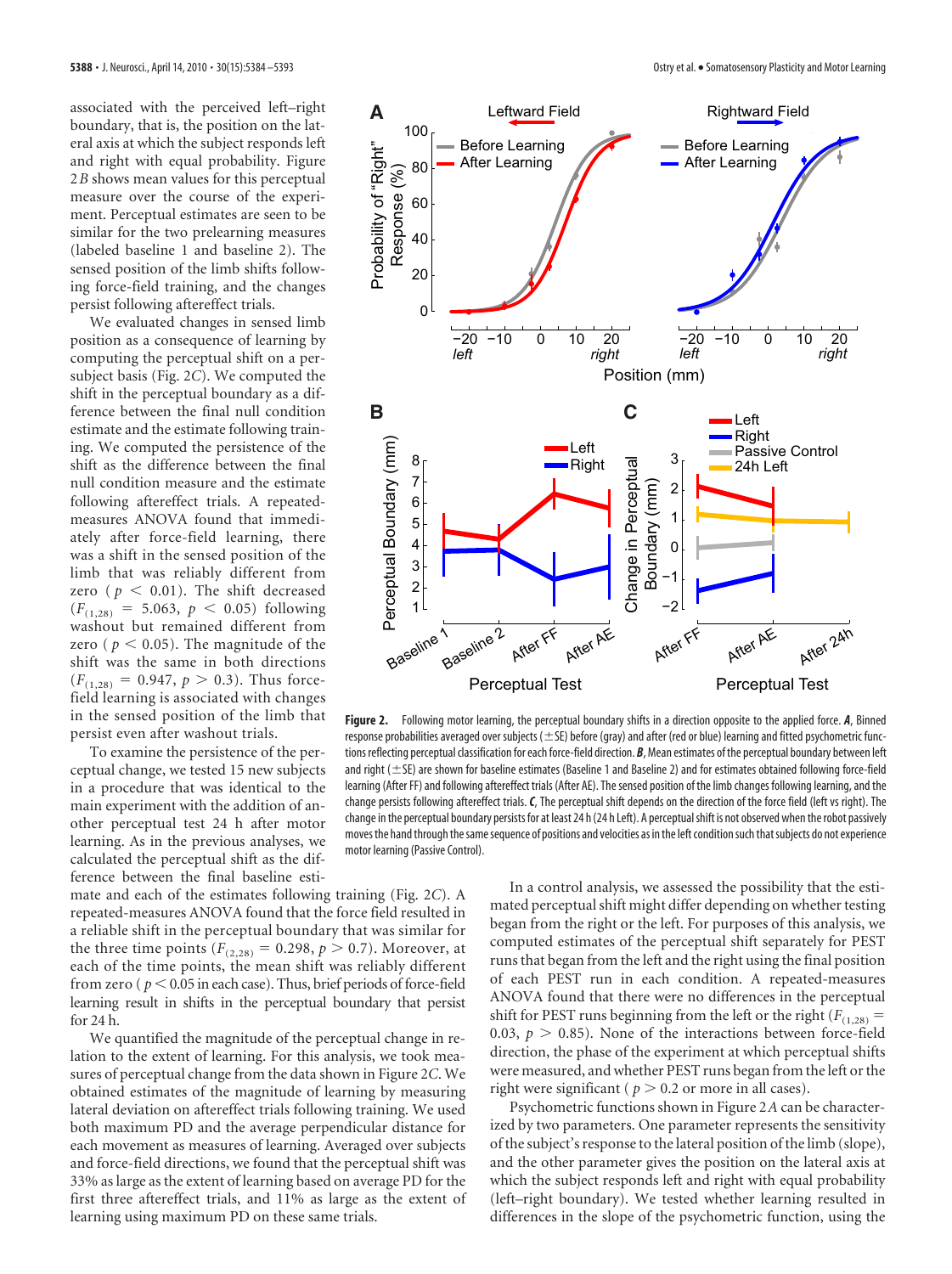

Figure 3. The presence of a perceptual shift depends on motor learning. In a control experiment, subjects experience the same trajectories as individuals that display motor learning. Subjects make active movements in the null and aftereffect phases of the study. In the force-field training phase, they are moved passively by the robot to replicate the average movement path experienced by subjects in the leftward condition that show motor learning. The top shows mean movement curvature ( $\pm$  SE) over trials for subjects in the original active learning condition (red) and the passive control condition(yellow). The bottom(magenta) givesthe difference between active and passivemovements. Movement aftereffects are not observed inthe passive condition(yellow), indicating there is no motor learning.

distance between the 25th and 75th percentiles as a measure of perceptual acuity (or sensitivity). We assessed possible differences in sensitivity following force-field learning and following aftereffect trials in both leftward and rightward force fields using a repeated-measures ANOVA. We observed no differences in sensitivity in measures obtained following force-field training or after washout trials ( $F_{(1,28)} = 0.7, p \ge 0.4$ ), nor for leftward versus rightward force fields ( $F_{(1,28)} = 0.28$ ,  $p > 0.85$ ). None of the individual contrasts assessing possible interactions was reliable by Bonferroni comparisons ( $p > 0.1$  or more in all cases). This suggests that dynamics learning modified the sensed position of the limb in space without modifying perceptual acuity.

We conducted a separate experiment involving 10 subjects to determine the extent to which the observed perceptual change is tied to motor learning. The methods were identical to those in experiment 1 except that the force-field-learning phase was replaced with a task that did not include motor learning. In the null and aftereffect phases of the control experiment, subjects moved actively as in experiment 1. The force-field phase of the experiment was replaced with a passive task in which the robot was programmed to reproduce the active movement of subjects in the leftward force-field condition of experiment 1. We used this condition for the passive control because it resulted in the largest perceptual change following motor learning. We computed on a trial-by-trial basis the mean movement trajectory experienced by subjects during the training phase in experiment 1. The robot produced this series of movements under position servo control in which the subject's arm was moved along the mean trajectory for each movement in the training sequence. As in the active movement condition, the hand path was also displayed visually during the passive movement. Thus, subjects experienced a series of movements that were the same as those in experiment 1, but

they did not experience motor learning. As in experiment 1, perceptual tests were conducted before and after this manipulation.

To ensure that subjects in the passive control experiment were attending to the task, we randomly eliminated visual feedback during either the first or the second half of the movement in 15 of 150 movements in the passive condition. Subjects were instructed to report all such instances after the trial ended and to indicate whether the first or the second half of the movement had been removed. Six of the ten subjects tested in this condition missed none of these events, two subjects missed one, and two subjects missed two. This suggests that in the passive control experiment, subjects attended to the task.

Figure 3 (top) shows the mean movement curvature (PD) of the hand for subjects tested in the passive control experiment (yellow) and for subjects in the original experiment (red). Figure 3 (bottom) shows the average difference between PD measured in the passive control experiment and PD as measured in the original leftward force-field condition. Note that a value of zero indicates an exact match in the PD measures of the two experiments. The subtraction, given in the bottom of Figure 3, shows that movement kinematics were well matched in the null phase, when subjects in both experiments made active movements. In the force-field phase of the experiment, the near-zero values in the bottom indicate that subjects in the passive control experienced kinematics that closely matched the mean trajectory in the original experiment. The nonzero values at the start of the aftereffect phase indicate that the passive control condition resulted in aftereffects that were smaller than those in the main experiment. A repeated-measures ANOVA based on the first 10 and last 10 trials in the null field and aftereffect phases showed that PD differed depending on whether subjects actively learned the force field or were tested in the passive control experiment  $(F_{(3,69)} = 14.194$ ,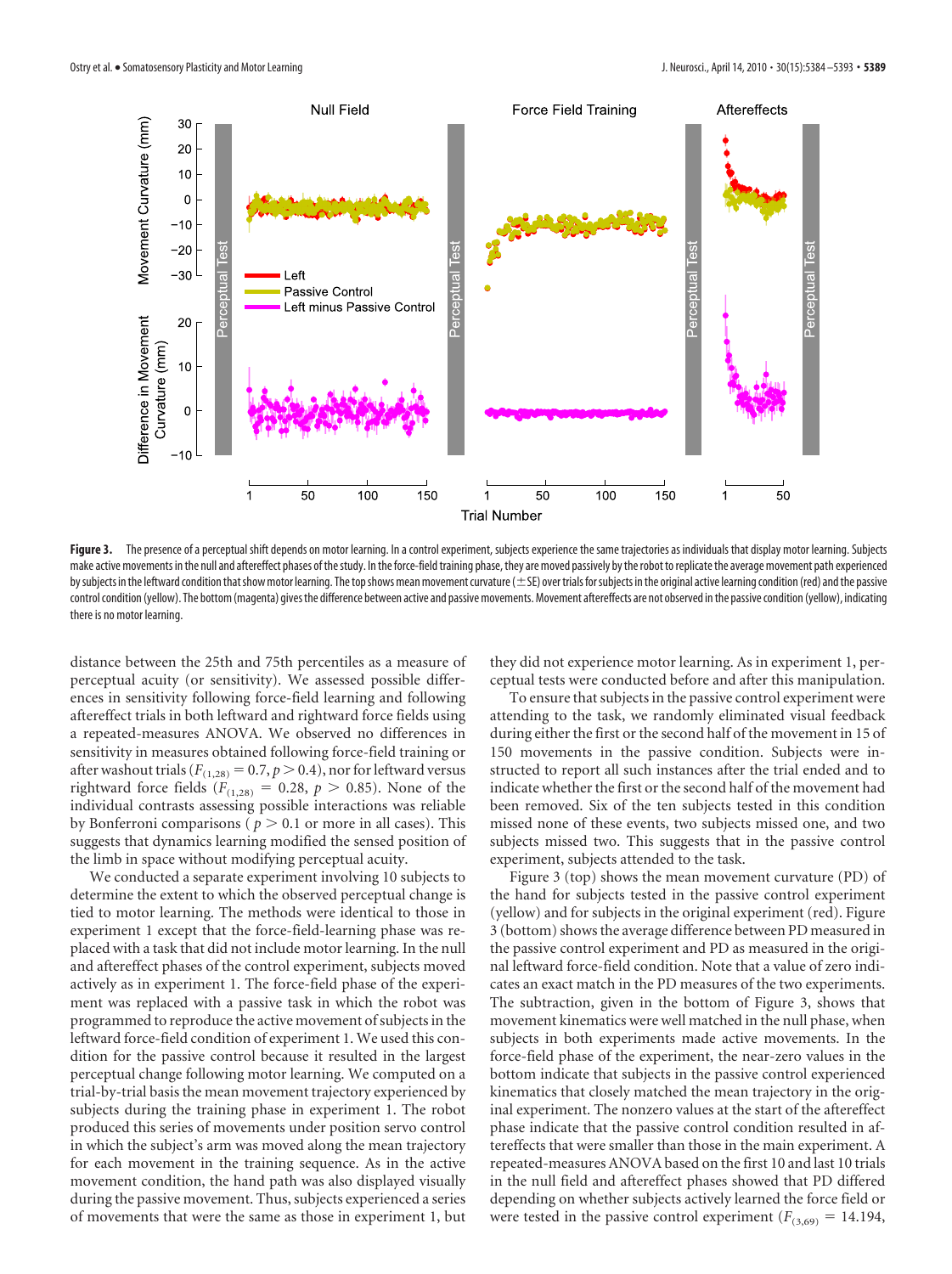$p < 0.001$ ). Differences in PD were reliable on initial aftereffect movements; subjects trained in the force field showed more curvature on initial aftereffect movements than subjects in the passive control ( $p < 0.001$ ). Curvature on initial aftereffects for passive control subjects was no different from curvature on initial or final null-field movements ( $p > 0.2$  for both comparisons). Thus, there was no evidence of motor learning in the passive control experiment.

We measured perceptual change in the passive control study in exactly the same manner as in experiment 1. Figure 2*C* shows measures of perceptual change in both the original active learning condition and comparable measures taken from the passive control. A repeated-measures ANOVA compared the perceptual shifts in the two experiments. Perceptual shifts differed depending on whether or not subjects experienced motor learning  $(F_{(1,23)} = 5.619, p < 0.05)$ . As described above, subjects in the original experiment who learned the leftward force field showed perceptual shifts that were reli-



**Figure 4.** After motor learning, movements follow trajectories that are aligned with shifted perceptual boundaries. Mean movement curvature (±SE) is shown in gray (replotted from Fig. 1). The left side shows the final 50 null field movements before force-field training. The data have been shifted such that the mean movement curvature in the null field is zero. The right side shows curvature on the 50 aftereffect trials, plotted relative to curvature on the null field trials. Curvature during the final aftereffect movements differs from baseline curvature. Changes in curvature following learning are not statistically different in magnitude and in the same direction as the shift in the perceptual boundary. The red and blue data points show the shift following force-field learning and aftereffect trials, replotted from Figure 3 ( $\pm$  SE shown in the red and blue bands).

ably different from zero both immediately after learning and after washout trials as well ( $p < 0.05$  in both cases). In contrast, subjects tested in the passive control experiment showed shifts that were not different from zero at either time point ( $p > 0.7$  in both cases).

The passive control experiment rules out the possibility that the shifts in the perceptual boundaries that we observed are due to the movement kinematics experienced during training. The passive control also argues against the idea that the perceptual shifts depend on the forces experienced during training and not on motor learning. Under passive conditions, it is not possible to equate fully both trajectory and force simultaneously. Thus, forces at the hand during the passive control study differed from those experienced during learning in the main experiment. On average, subjects in the passive condition experienced a maximum lateral force at the hand of 2.44 N, whereas during active force-field learning, the maximum lateral force averaged 5.14 N. However, if the perceptual shift that we have observed was linked to experienced force, then a nonzero perceptual change should have been seen in passive control manipulation, since subjects experienced nonzero forces. As reported above, this was not the case. Instead, the passive control experiment suggests that the perceptual shifts depend on motor learning.

We found that following learning, subsequent movements were modified in a fashion that was consistent with the perceptual change. The modification can be seen in Figure 4, which gives movement curvature (replotted from Fig. 1) during null-field movements before and after motor learning (note that the forcefield-learning phase is not shown in this figure). It can be seen that relative to movements before learning, which were straight, movements after learning are more curved. The difference in curvature between null-field movements before learning and the final 10 aftereffect movements was reliable for both force-field directions ( $p < 0.01$  in both cases). This suggests that following learning, movement trajectories do not return to their prelearning values.

We compared the change in movement trajectory to the observed shift in the perceptual boundary (shown in red and blue in Fig. 4, replotted from Fig. 3). We performed a repeated-measures ANOVA and found that depending on the force-field direction, there were differences in the kinematic and perceptual measures  $(F_{(2,56)} = 8.35, p < 0.01)$ . For the rightward field, Bonferronicorrected comparisons found no differences between the kinematic change and the perceptual shift, following learning ( *p* 0.35) and following aftereffect trials ( $p > 0.10$ ). For the leftward field, the kinematic change was no different from the perceptual shift immediately following learning ( $p > 0.20$ ) but was marginally greater than the perceptual shift following aftereffect trials  $(p = 0.054)$ . Nevertheless, despite the marginal statistical effect, it can be seen that the perceptual shift is somewhat smaller in size. Thus, we performed two further analyses to assess whether the movement trajectories shown in Figure 4 were similar to the perceptual shifts or whether indeed there was a difference. In these analyses, we computed two different kinematic measures and repeated the statistical comparison between the lateral shift in the movement trajectory and the shift in the perceptual boundary. One measure was the perpendicular deviation at maximum velocity. The second was the average perpendicular deviation throughout the movement trajectory. We performed separate repeated-measures ANOVAs using these new variables and found that lateral changes in the perceptual boundary, following learning and also following aftereffect trials, did not differ from the lateral shift in movement kinematics measured over the final 10 aftereffect trials ( $F_{(2,56)} = 0.25$ ,  $p > 0.75$  for perpendicular deviation at maximum velocity,  $F_{(2,56)} = 0.72$ ,  $p > 0.9$  for average perpendicular deviation). Thus, based on these analyses, postlearning movements follow trajectories that are no different from shifted perceptual boundaries.

Above we show persistent shifts in the perceptual boundary between left and right. The shifts were present following 50 washout trials and also 24 h later. One possible explanation for the persistence of the shifts is that there were too few washout trials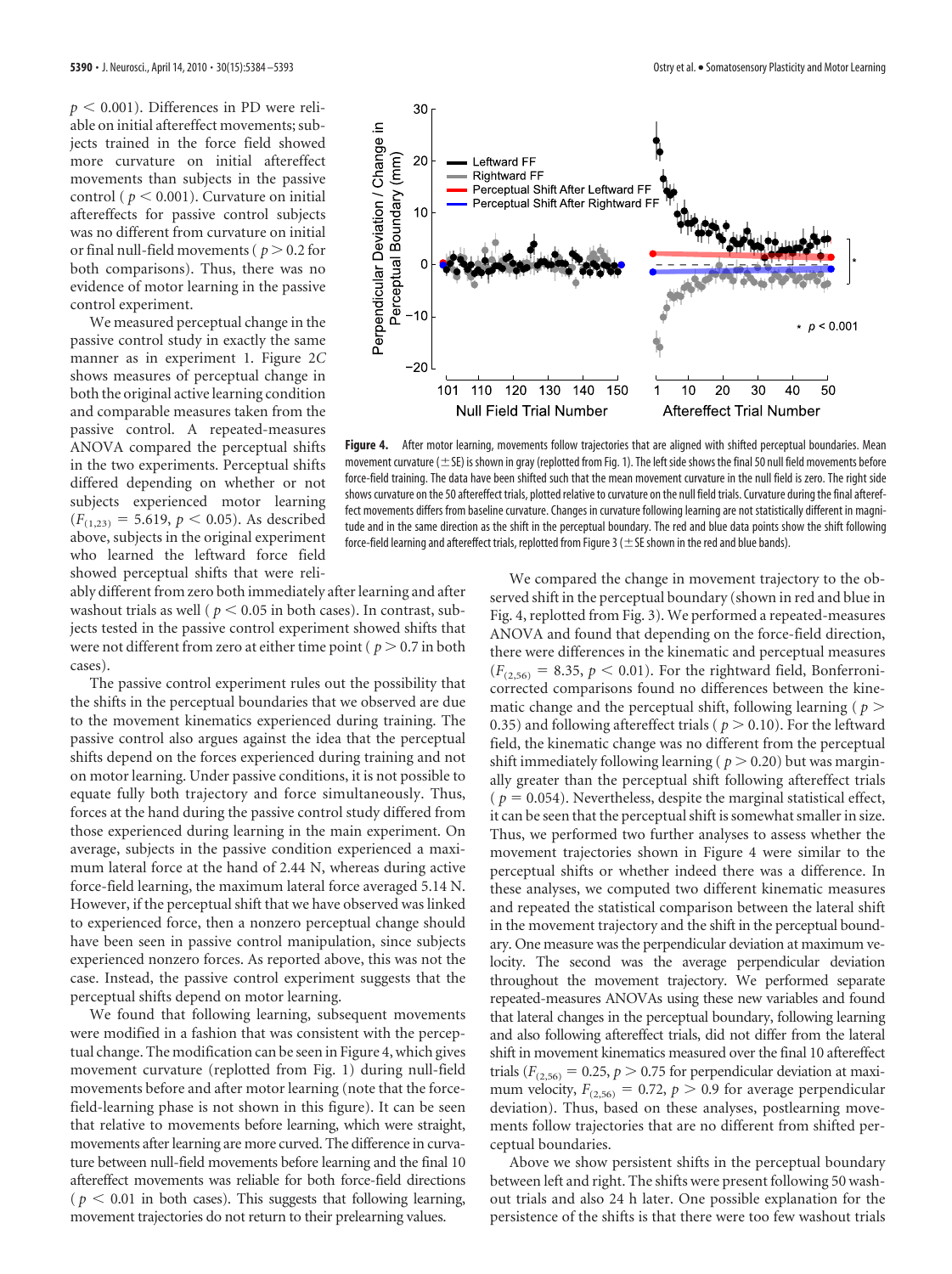

Figure 5. During perceptual tests, subjects only apply lateral force immediately after force-field learning. In other phases of the experiment, lateral force during perceptual tests is not different from zero. Thus, perceptual measurements are not contaminated by active force production in a lateral direction. **A**, Mean lateral force applied to the force channel walls ( $\pm$  SE) in the first 100 ms of the first perceptual test movement. *B*, Summary plot showing mean lateral force production ( $\pm$ SE) on the four perceptual tests.

for performance to return to asymptotic levels. To verify that performance on aftereffect trials had reached asymptotic values, we divided the 50 trials into 10 bins of 5 trials each (trials 1–5, 6 –10, and so forth) and examined changes in movement curvature over successive bins. We repeated the analysis dividing the aftereffect trials into bins of 10 movements each and found similar results to those reported below. We conducted a repeatedmeasures ANOVA to compare how movement curvature changed over the course of the aftereffect trials. For subjects trained in the leftward field, we found no changes in movement curvature beyond the 16th aftereffect trial ( $p > 0.7$  for 20 of 21 possible comparisons,  $p > 0.05$  for the remaining comparison). The same was true for the rightward field ( $p > 0.9$  for all 21 comparisons). This suggests that performance returned to asymptotic levels well before the end of the washout phase.

Our procedure for testing the effects of motor learning on the sensed limb position involved a series of movements in force channels (Scheidt et al., 2000) that deflected the limb laterally and allowed us to estimate the perceived left–right boundary. The force channels were sufficiently stiff that they prevented lateral deflections of the hand and thus could be used to measure lateral forces applied by the subject following learning. This, however, raises the possibility that the changes in the sensed position of the hand following learning may have resulted from the production of isometric lateral force, as has been shown previously (Gandevia et al., 2006). The analyses described below rule out this possibility.

Figure 5 shows the lateral force applied to the channel wall during perceptual testing. For purposes of this analysis, we used forces during the first 100 ms of movement, just before the force channel deviated the hand to the left or right. For each subject, we measured lateral forces on the first channel movement in each of the four perceptual tests. Figure 5*A* gives the mean force profile before motor learning (red), following learning (green), following aftereffect trials (blue), and in the perceptual tests conducted 24 h later (cyan). Figure 5*B* shows mean values for the force profiles shown at the left.

We performed a repeated-measures ANOVA to evaluate the extent to which lateral force production changed over the course

of the experiment. We performed a single ANOVA to assess differences in lateral force production in perceptual trials that followed baseline, force-field training, aftereffects, and 24 h perceptual tests. ANOVA revealed that lateral force production differed for the four perceptual tests ( $F_{(6,126)} = 8.168$ ,  $p < 0.001$ ). Immediately following force-field training, subjects produced lateral forces during perceptual testing that were different from zero ( $p < 0.05$  for the leftward,  $p <$ 0.01 for the rightward and 24 h subjects). For all other perceptual tests, lateral force production was not reliably different from zero ( $p > 0.05$  for all comparisons). Thus, lateral force is observed immediately following learning but at no other time. Accordingly the observed changes in the sensed position of the hand are not due to lateral force production during perceptual testing.

To assess the generality of the perceptual changes that we observed, we con-

ducted a second experiment in which movements were made in a different direction and perceptual estimates were obtained with the limb stationary, using a different procedure to assess sensed limb position. In experiment 2, subjects made movements in a lateral direction between two targets centered about the body midline. A velocity-dependent force field displaced the limb, for one group of subjects toward the body, and for a second group, away from the body. Sensed limb position was estimated before and after force-field training using an interlimb matching technique. Perceptual tests involved the method of constant stimuli in which the left hand was held in position midway between the two targets while the robot positioned the right hand that had been used for motor learning at a series of locations on a forward– backward axis. At each position, the subject was asked to judge whether the right hand was located farther or closer to the body than the left hand.

We assessed motor learning by measuring movement curvature (Fig. 6*A*). A repeated-measures ANOVA found that for both the inward and outward force field, mean PD decreased reliably over the course of training ( $p < 0.001$  in each case) indicating that subjects adapted to the load. The average perceptual performance associated with these training directions is shown in Figure 6*B*. For visualization purposes, logistic functions were fit to the set of mean response probabilities (averaged over subjects) at each of the seven test locations. As in experiment 1, it can be seen that the perceptual boundary shifted in a direction opposite to the force field. Thus, when the right hand was positioned coincident with the left, following training with an outward force field, subjects were more likely to respond that their right hand was farther from the body than their left. A perceptual shift in the opposite direction was observed when the force field acted toward the body.

Figure 6*C* shows the mean change in sensed limb position for each force-field direction. For statistical analysis, the sensed position of the limb was computed before and after learning for each subject separately. Figure 6*C* shows the mean change in sensed limb position for each force-field direction. The outward force field moved the perceptual boundary closer to the body. The inward force field shifted the boundary outward. A one-way ANOVA found that outward and inward perceptual shifts were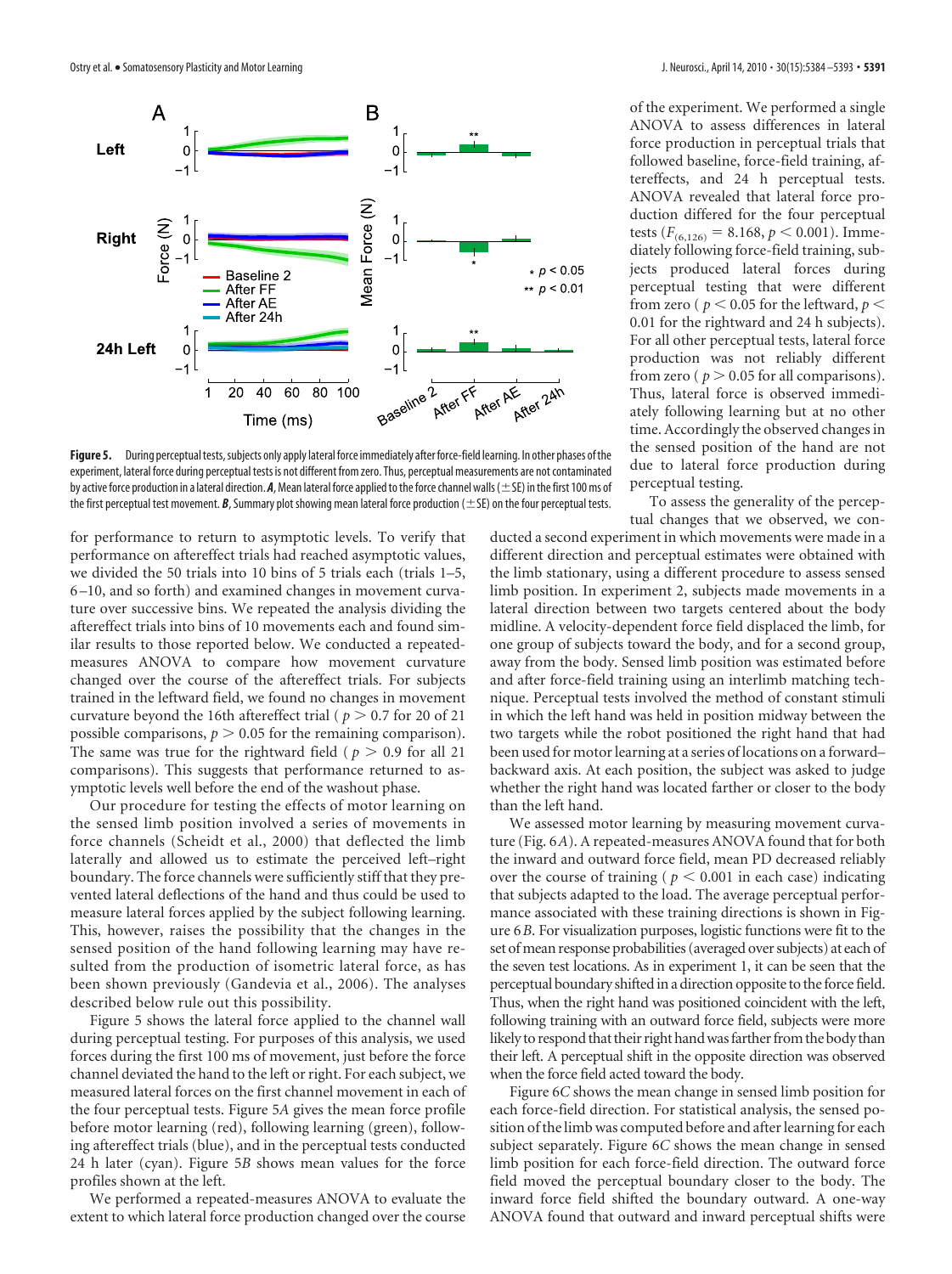significantly different from one other  $(F_{(1,35)} = 16.092, p \le 0.001)$  and that each shift was reliably different from zero ( *p* 0.01 in each case).

As in experiment 1, the measured perceptual changes did not involve changes in perceptual acuity. Perceptual acuity was quantified on a per-subject basis using the distance between the 25th and 75th percentiles of the fitted psychometric function. A repeated-measures ANOVA assessed possible changes in acuity before and after force-field learning in both inward and outward force fields. No changes were observed from before to after learning ( $F_{(1,34)} = 0.77$ ,  $p > 0.35$ ), nor for inward versus outward force fields  $(F_{(1,34)} = 1.52, p > 0.2)$ . Thus dynamics learning primarily affects the sensed position of the limb without affecting perceptual acuity.

### **Discussion**

In summary, we have shown that motor learning results in a systematic change in the sensed position of the limb. The perceptual change is robust; we observe similar patterns of perceptual change for different movement directions, using different perceptual estimation techniques and also when perceptual estimates are obtained during movement and when the limb is stationary. The persistence of the perceptual change for 24 h and its presence under stationary conditions not experienced during training point to the generality of the perceptual recalibration.

The magnitude of the perceptual shift was between 11 and 33% of the estimated magnitude of learning. However, these calculations may well underestimate the magnitude of the perceptual effect. First, our measure of motor learning was based on deviation measures that were obtained from the initial aftereffect trials. While these are standard measures of learning in experiments such as these, they are also measures that are particularly transient and dissipate rapidly over trials. A better measure for this purpose would be an estimate of motor learning that reflects more durable effects, such as one obtained at longer delays following training. We anticipate that perceptual change would constitute a larger proportion of a less transient measure of motor learning. A second consideration is that the perceptual change that we have observed is a measure that was taken after relatively little training. The measured perceptual change may constitute a more substantial portion of the estimated learning if more extensive training had taken place.

It is known that sensory experience in the absence of movement results in a selective expansion of the specific regions of somatosensory cortex that are associated with the sensory exposure and also leads to changes in sensory receptive field size that reflect the characteristics of the adaptation (Recanzone et al., 1992a, 1992b). Structural change to somatosensory cortex is observed when sensory training is combined with motor learning in a task that requires precise contact with a rotating disk (Jenkins et al., 1990) and when animals are required to make finger and



Figure 6. Force-field learning and perceptual testing with lateral movements. A, Mean perpendicular deviation over the course of training is shown for inward and outward loads.  $B$ , Binned response probabilities averaged across subjects ( $\pm$  SE) at each of the test locations and fitted psychometric functions show perceptual classification before (gray) and after (red or blue) learning force fields that act toward and away from the body. As in experiment 1, following motor learning the perceptual boundary shifts in a direction opposite to the applied force. C, Mean perceptual change (±SE) following force-field learning (After FF) with loads that act toward or away from the body.

forearm movements to remove food from a narrow well (Xerri et al., 1999). In these latter cases it is uncertain whether it is the sensory experience, the motor experience, or both factors in combination that leads to remapping of the sensory system. The findings of the present paper help in the resolution of this issue. The sensory change observed here is dependent on active movement. When control subjects experience the same movements but without motor learning, perceptual function does not change. The present findings thus point to a central role of motor learning in plasticity in the sensorimotor system.

We observed that movement kinematics change following motor learning. In particular, movement curvature in the absence of load is greater than that present before learning. Moreover, movements following learning deviate from their prelearning trajectories by an amount that is not statistically different in magnitude and in the same direction as the sensory recalibration. This suggests that, following learning, movements follow altered perceptual boundaries. The sensory change that we observe in conjunction with motor learning thus appears to have functional consequences in sensorimotor behaviors.

The findings of the present paper bear on the nature of adaptation in sensory and motor systems. Most approaches to neuroplasticity treat sensory and motor adaptation in isolation (Gomi and Kawato, 1993; Ghahramani et al., 1997; Wolpert and Kawato, 1998; Gribble and Ostry, 2000). An alternative possibility supported by the data in the present study is that plasticity in somato